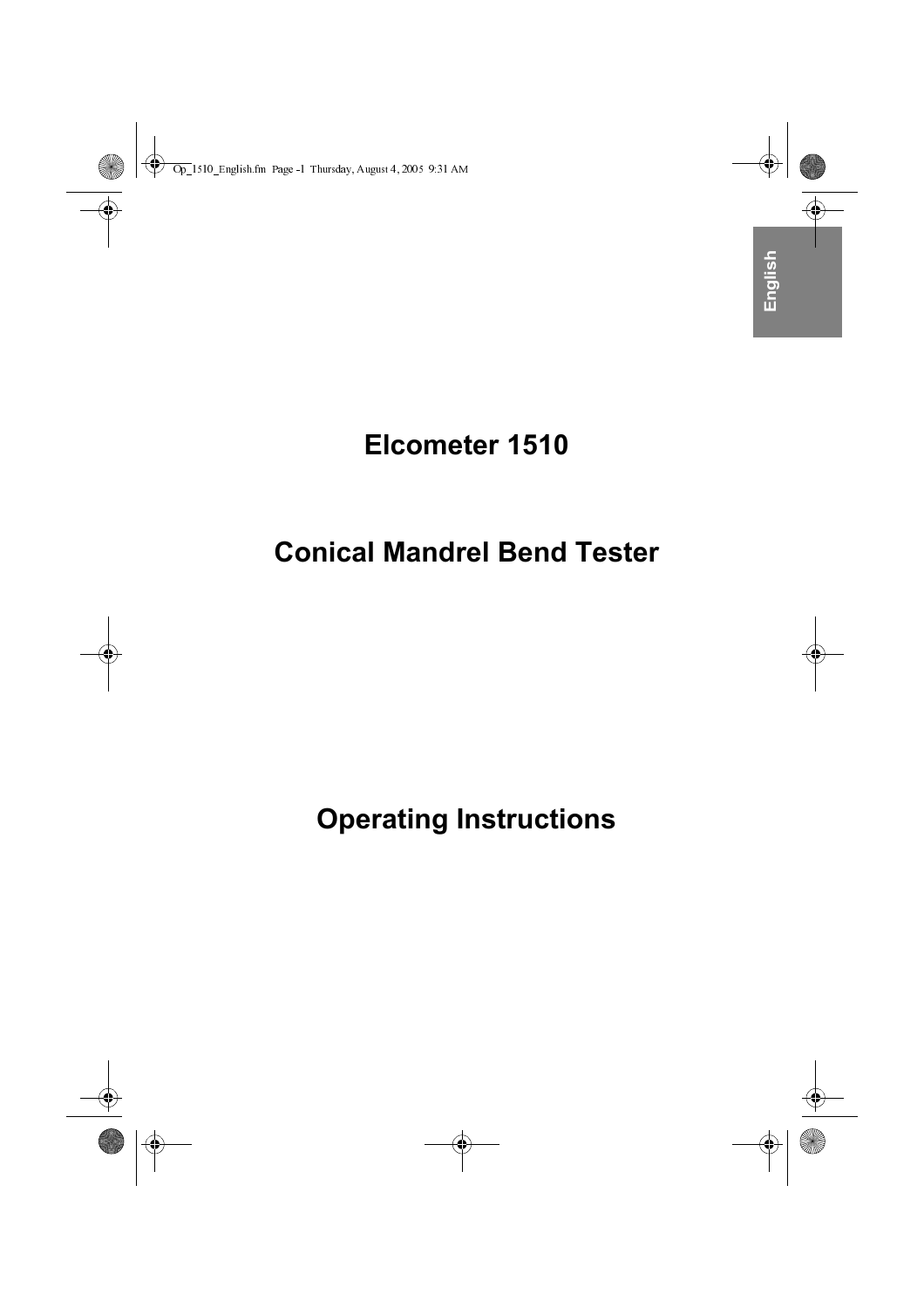elcometen® is a registered trademark of Elcometer Instruments Ltd. All other trademarks acknowledged.

© Copyright Elcometer Instruments Ltd. 2005.

All rights reserved. No part of this Document may be reproduced, transmitted, transcribed, stored (in a retrieval system or otherwise) or translated into any language, in any form or by any means (electronic, mechanical, magnetic, optical, manual or otherwise) without the prior written permission of Elcometer Instruments Ltd.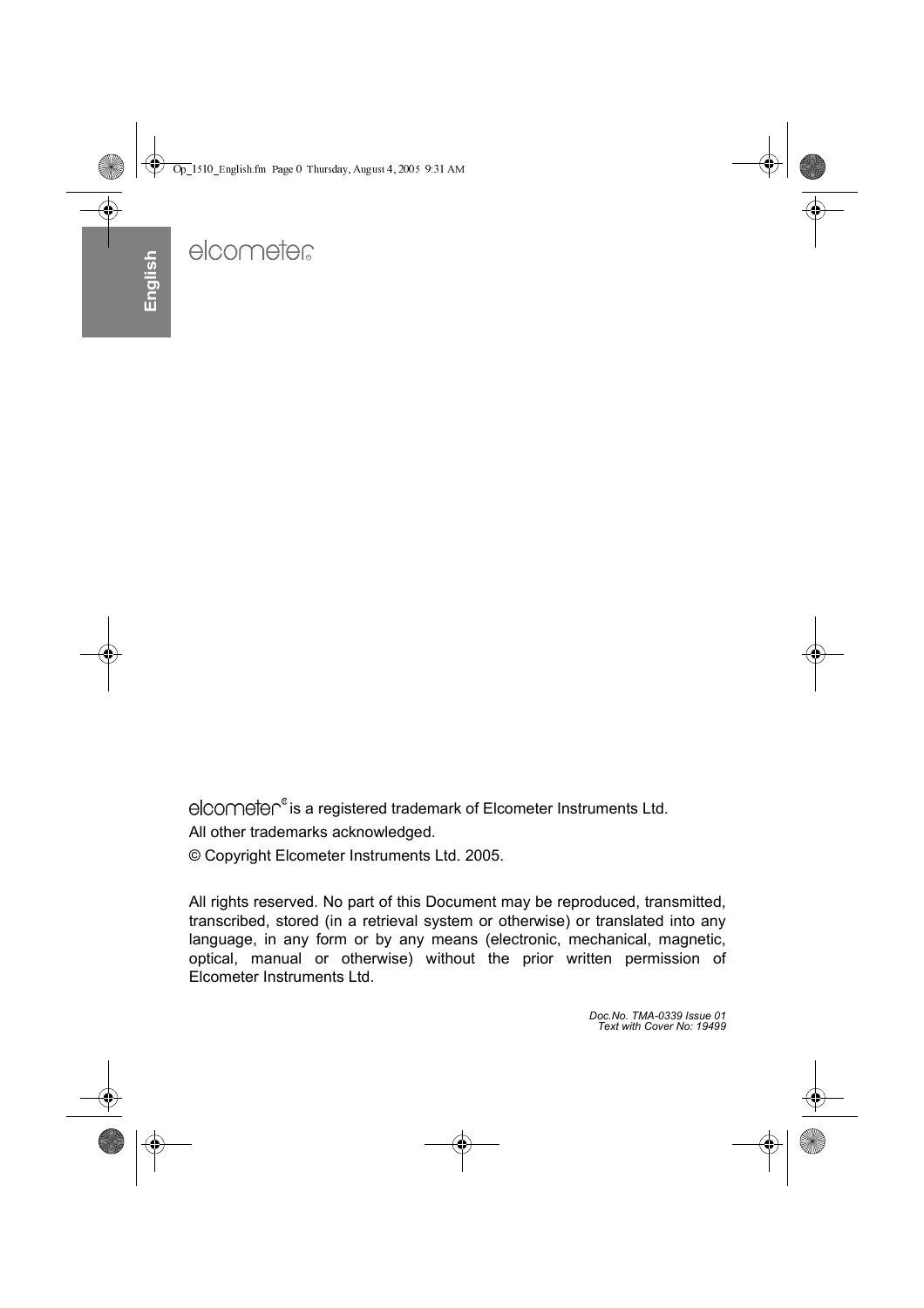#### **CONTENTS**

| <b>Section</b>          |  | Page |  |
|-------------------------|--|------|--|
| $\mathbf 1$             |  |      |  |
| $\mathbf{2}$            |  |      |  |
| $\overline{\mathbf{3}}$ |  |      |  |
| 4                       |  |      |  |
| 5                       |  |      |  |
| 6                       |  |      |  |
| $\overline{7}$          |  |      |  |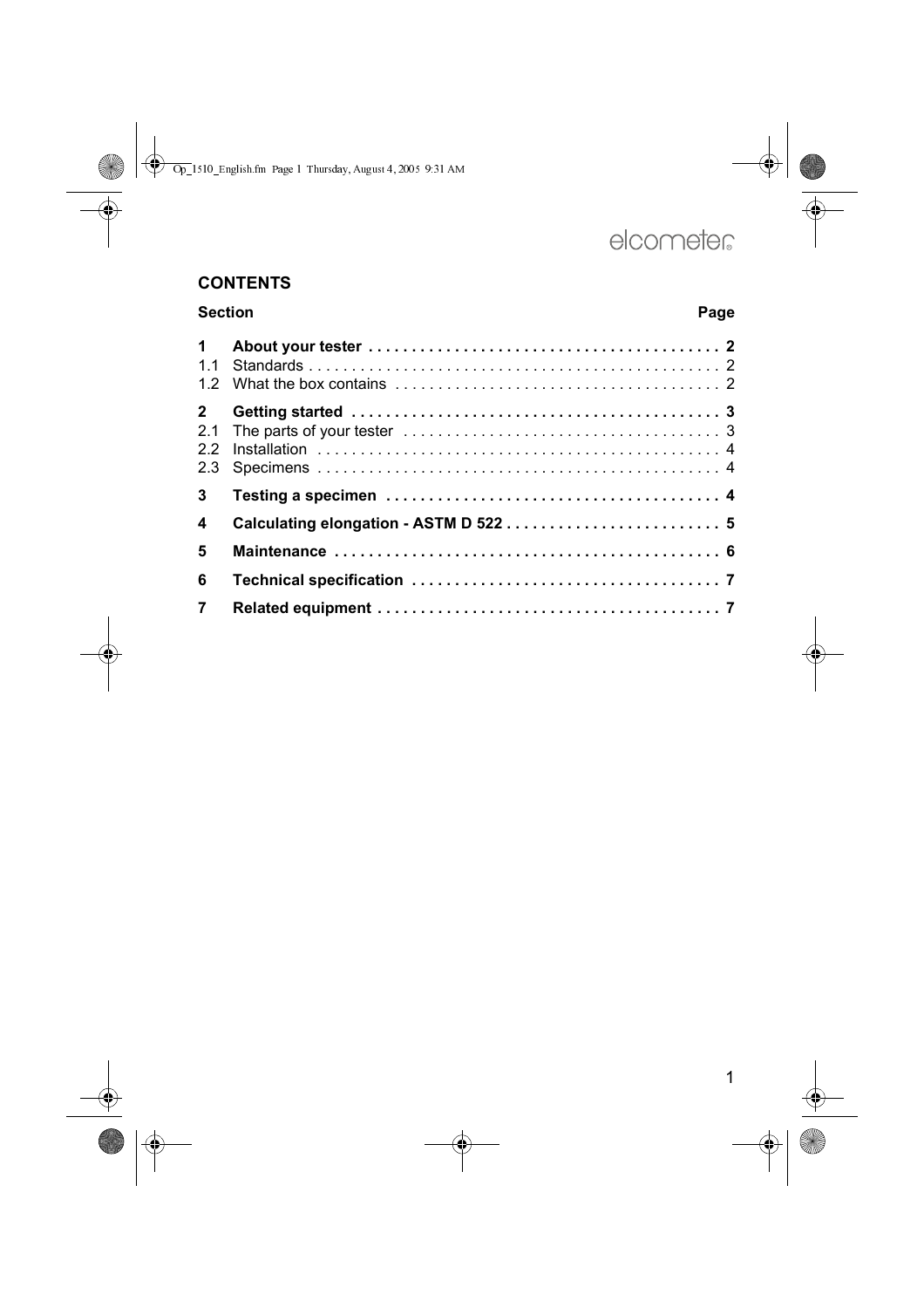Thank you for purchasing this Elcometer 1510 Conical Mandrel Bend Tester.<br>
Welcome to Elcometer. Welcome to Elcometer.

Elcometer are world leaders in the design, manufacture and supply of inspection equipment for coatings and concrete. Our products cover all aspects of coating inspection, from development through application to post application inspection.

Your Elcometer 1510 Conical Mandrel Bend Tester is a world beating product. With the purchase of this product you now have access to the worldwide service and support network of Elcometer. For more information visit our website at [www.elcometer.com](http://www.elcometer.com)

#### <span id="page-3-0"></span>**1 ABOUT YOUR TESTER**

The Elcometer 1510 Conical Mandrel Bend Tester is used to determine the elasticity, adhesion and elongation of coatings on sheet metal.

The specimen is clamped against a conical mandrel and is bent around the mandrel by a roller mounted on a hand operated lever. The diameter of the mandrel at the point where the coating starts to crack can be determined from a scale marked on the specimen clamp.

The tester is of heavy duty construction and provides excellent resistance to deformation and long service life.

#### <span id="page-3-1"></span>**1.1 Standards**

The Elcometer 1510 Conical Mandrel Bend Tester can be used in accordance with the following National and International Standards:

ASTM D 522 BS 3900 E11 DIN ISO EN NF 6860 ECCA T7

#### <span id="page-3-2"></span>**1.2 What the box contains**

- Elcometer 1510 Conical Mandrel Bend Tester
- Operating instructions

**To maximise the benefits of your new Elcometer 1510 Conical Mandrel Bend Tester please take some time to read these Operating Instructions. Do not hesitate to contact Elcometer or your Elcometer supplier if you have any questions.**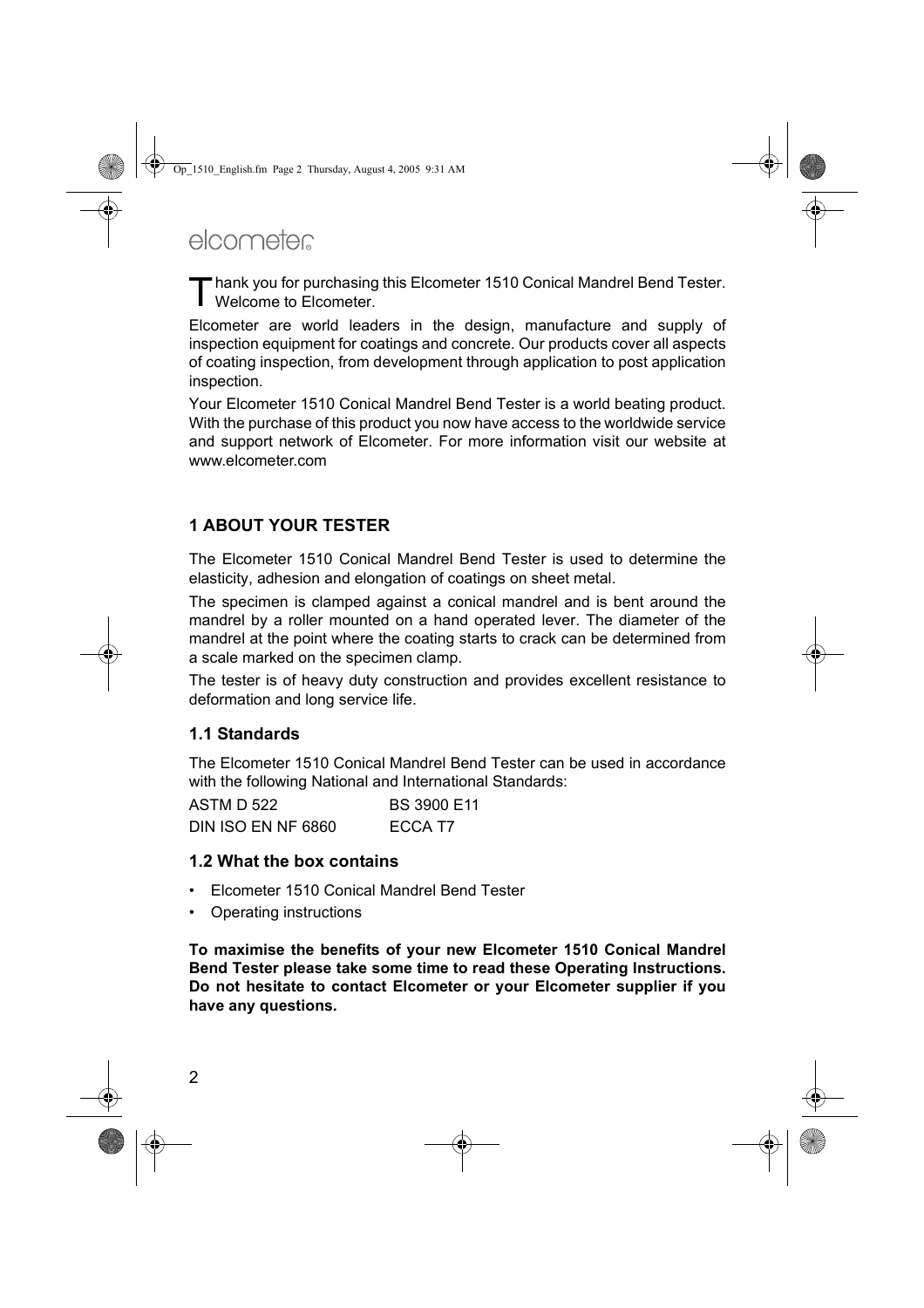#### <span id="page-4-0"></span>**2 GETTING STARTED**

This section of the instructions is intended for first-time users of the tester. It contains information on the parts and installation of your tester and specifications for the specimen. When you have finished reading this section you will be ready to start using your Elcometer 1510 Conical Mandrel Bend **Tester** 

#### <span id="page-4-1"></span>**2.1 The parts of your tester**

[Figure 1](#page-4-2) identifies the parts of your Elcometer 1510 Conical Mandrel Bend **Tester** 

<span id="page-4-2"></span>

**Figure 1. Elcometer 1510 Conical Mandrel Bend Tester**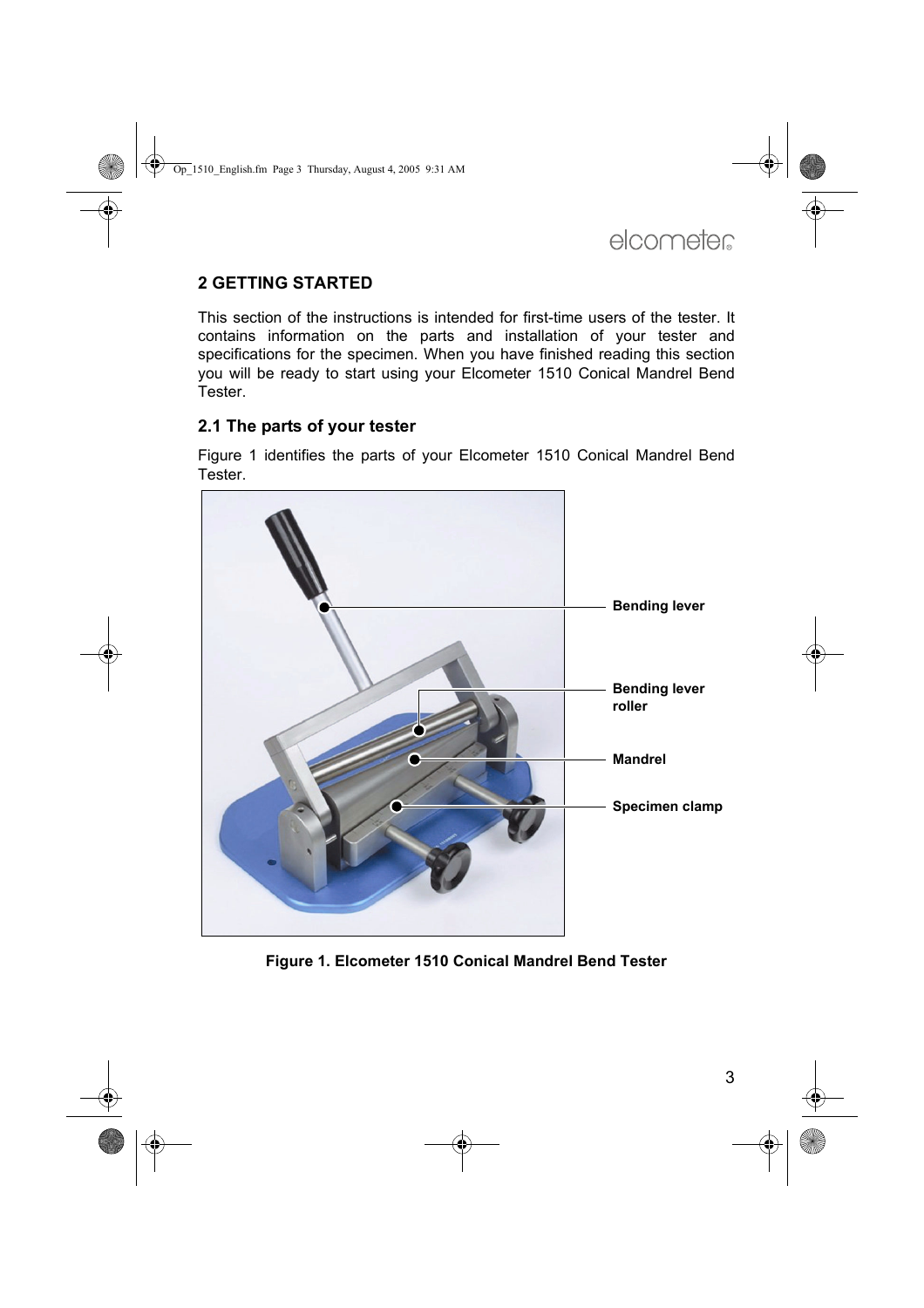#### <span id="page-5-0"></span>**2.2 Installation**

Mount the instrument on a sturdy table in a clean and dry environment. Fasten in place using the mounting holes in the base of the instrument.

#### <span id="page-5-1"></span>**2.3 Specimens**

Specimens should be prepared according to the requirements of the test standard. Specimens should be flat, free from distortion and the coated surface should not contain any visible cracks. Specimen dimensions are given in ["Technical specification" on page 7](#page-8-0).

**Note:** *When testing to BS 3900 E11 and DIN ISO EN NF 6860, make incisions in the coating through to the substrate, parallel to the short edges of the specimen at distances of 20 mm (0.79").*

#### <span id="page-5-2"></span>**3 TESTING A SPECIMEN**

- 1. Swing the bending lever towards the specimen clamp until it reaches the stop position.
- 2. Open the specimen clamp.
- 3. Insert the specimen into the clamp such that;
	- the coated surface of the specimen faces away from the mandrel, and
	- one short edge of the specimen is touching the narrow end of the mandrel.
- 4. Tighten the specimen clamp until the specimen is held tightly.

*If the specimen clamp is not tightened sufficiently, the specimen may slip during bending.*

*A sheet of paper placed against the coated surface will help to protect the surface from damage caused by the bending lever roller.*

5. Hold the bending lever firmly, and with a smooth action, swing the bending lever away from the specimen clamp until it reaches its stop position.

The specimen will now be bent into a conical 'U' shape.

6. Using a magnifier if necessary, inspect the coating for cracks in accordance with the requirements of the test standard. Mark the end of the crack furthest from the narrow end of the mandrel. The diameter of the mandrel at this point can be determined from the scale marked on the specimen clamp.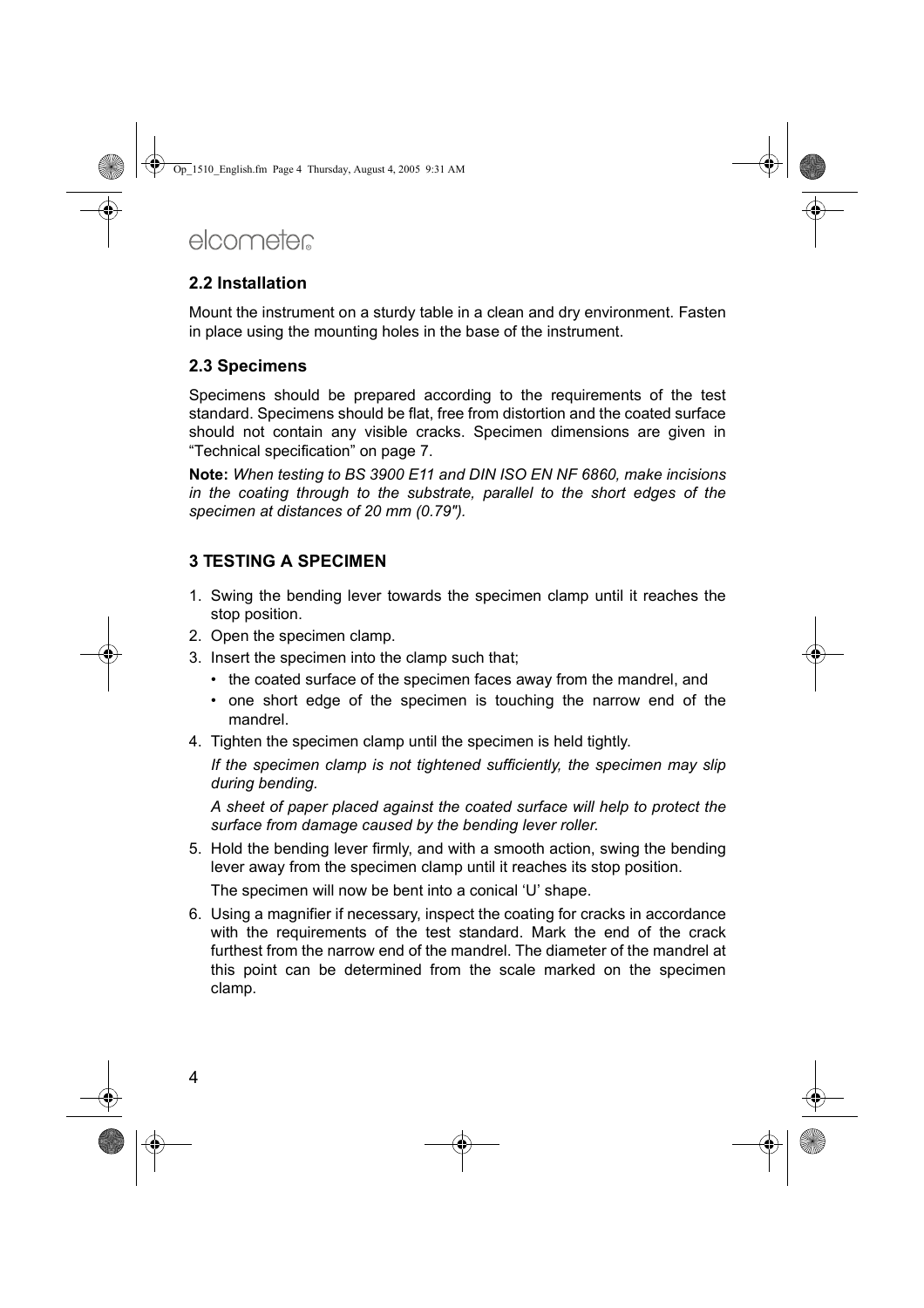- 7. Swing the bending lever back towards the specimen clamp until it reaches the stop position and then release the specimen from the specimen clamp and remove.
- 8. Measure and record the length of the crack from the narrow end of the mandrel.

Repeat the test on two further specimens and calculate the average of the three results.

#### <span id="page-6-0"></span>**4 CALCULATING ELONGATION - ASTM D 522**

If required, use the curve shown in Figure  $2<sup>a</sup>$  to determine the elongation of the coating.



<span id="page-6-1"></span>**Figure 2. Crack length versus % elongation - Cold rolled steel, 0.8 mm (1/32") thick, 25 µm (1 mil) coating**

a. The curves shown in [Figure 2](#page-6-1) and [Figure 3](#page-7-1) are reproduced from ASTM D 522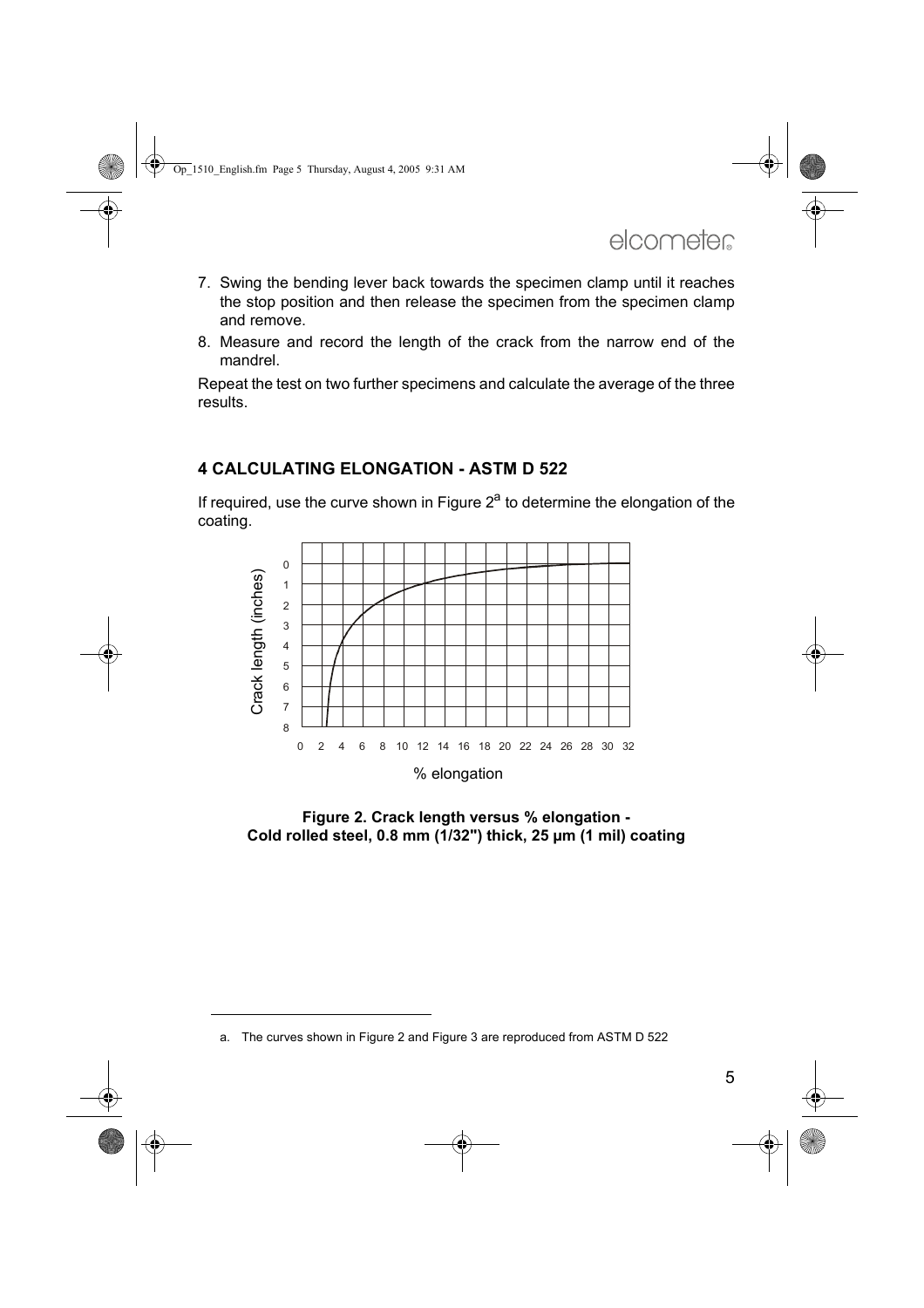If necessary, adjust for coating thickness; add the correction value obtained from the curve in [Figure 3](#page-7-1) to the percentage elongation obtained from the curve in [Figure 2.](#page-6-1)



<span id="page-7-1"></span>**Figure 3. Crack length versus % elongation correction value per 25 µm (1 mil) coating thickness**

#### <span id="page-7-0"></span>**5 MAINTENANCE**

The Elcometer 1510 Conical Mandrel Bend Tester is designed to give many years reliable service under normal operating and storage conditions.

Periodically, clean the mandrel using a cloth slightly dampened with oil.

The tester does not contain any user-serviceable components. In the unlikely event of a fault, the Elcometer 1510 should be returned to your local Elcometer supplier or directly to Elcometer.

Details of Elcometer offices around the world are given on the outside cover of these operating instructions. Alternatively visit the Elcometer website, [www.elcometer.com](http://www.elcometer.com)